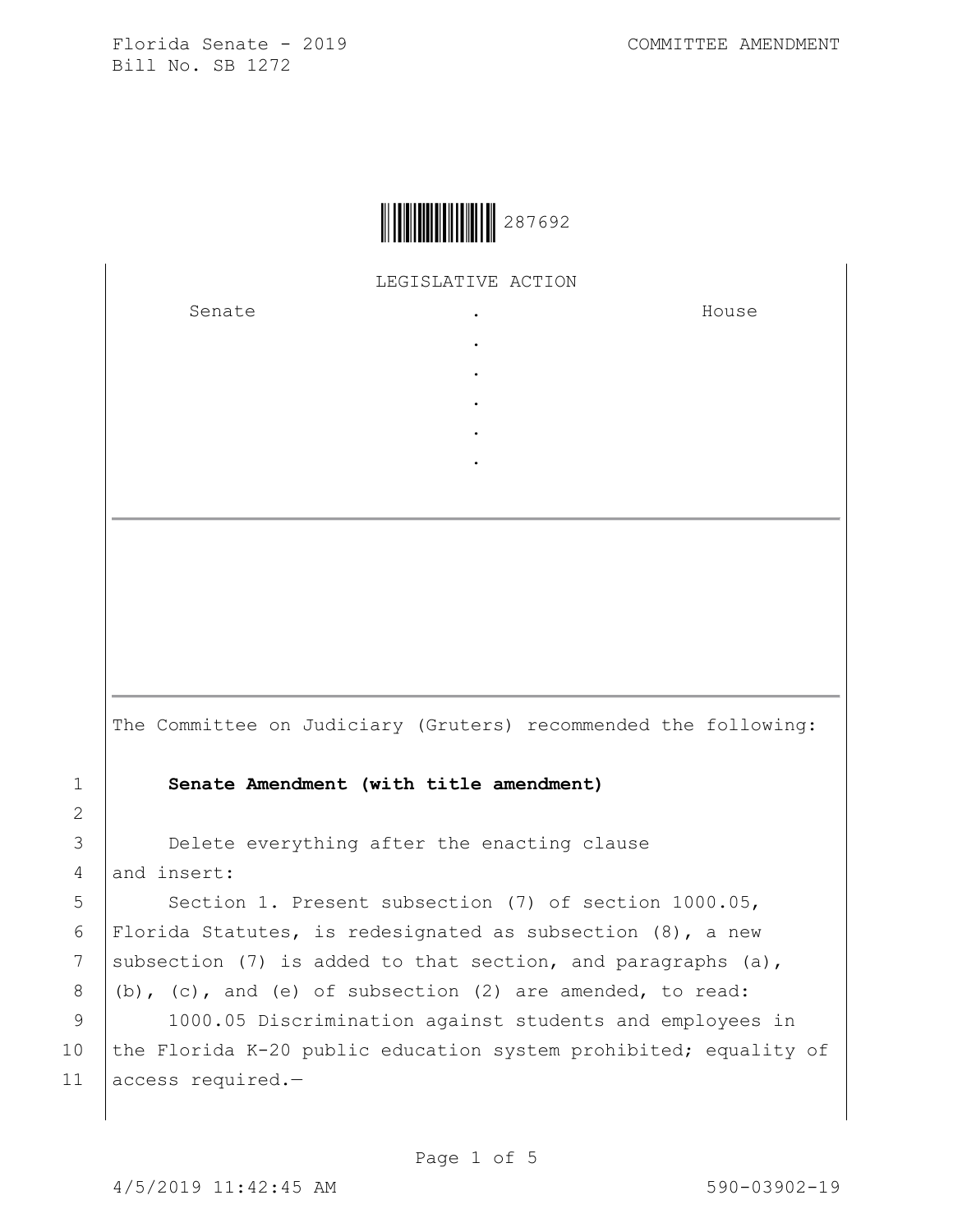**HEIRE 287692** 

 $(2)(a)$  Discrimination on the basis of race, ethnicity, 13 | national origin, gender, disability, religion, or marital status 14 against a student or an employee in the state system of public  $K-20$  education is prohibited. No person in this state shall, on 16 the basis of race, ethnicity, national origin, gender, 17 disability, religion, or marital status, be excluded from participation in, be denied the benefits of, or be subjected to discrimination under any public K-20 education program or activity, or in any employment conditions or practices, conducted by a public educational institution that receives or benefits from federal or state financial assistance.

23 (b) The criteria for admission to a program or course shall 24 not have the effect of restricting access by persons of a 25 particular race, ethnicity, national origin, gender, disability, 26 religion, or marital status.

 (c) All public K-20 education classes shall be available to 28 all students without regard to race, ethnicity, national origin, gender, disability, religion, or marital status; however, this is not intended to eliminate the provision of programs designed to meet the needs of students with limited proficiency in English, gifted students, or students with disabilities or programs tailored to students with specialized talents or 34 skills.

 (e) Guidance services, counseling services, and financial assistance services in the state public K-20 education system shall be available to students equally. Guidance and counseling 38 services, materials, and promotional events shall stress access to academic and career opportunities for students without regard  $\vert$  to race, ethnicity, national origin, gender, disability,

Page 2 of 5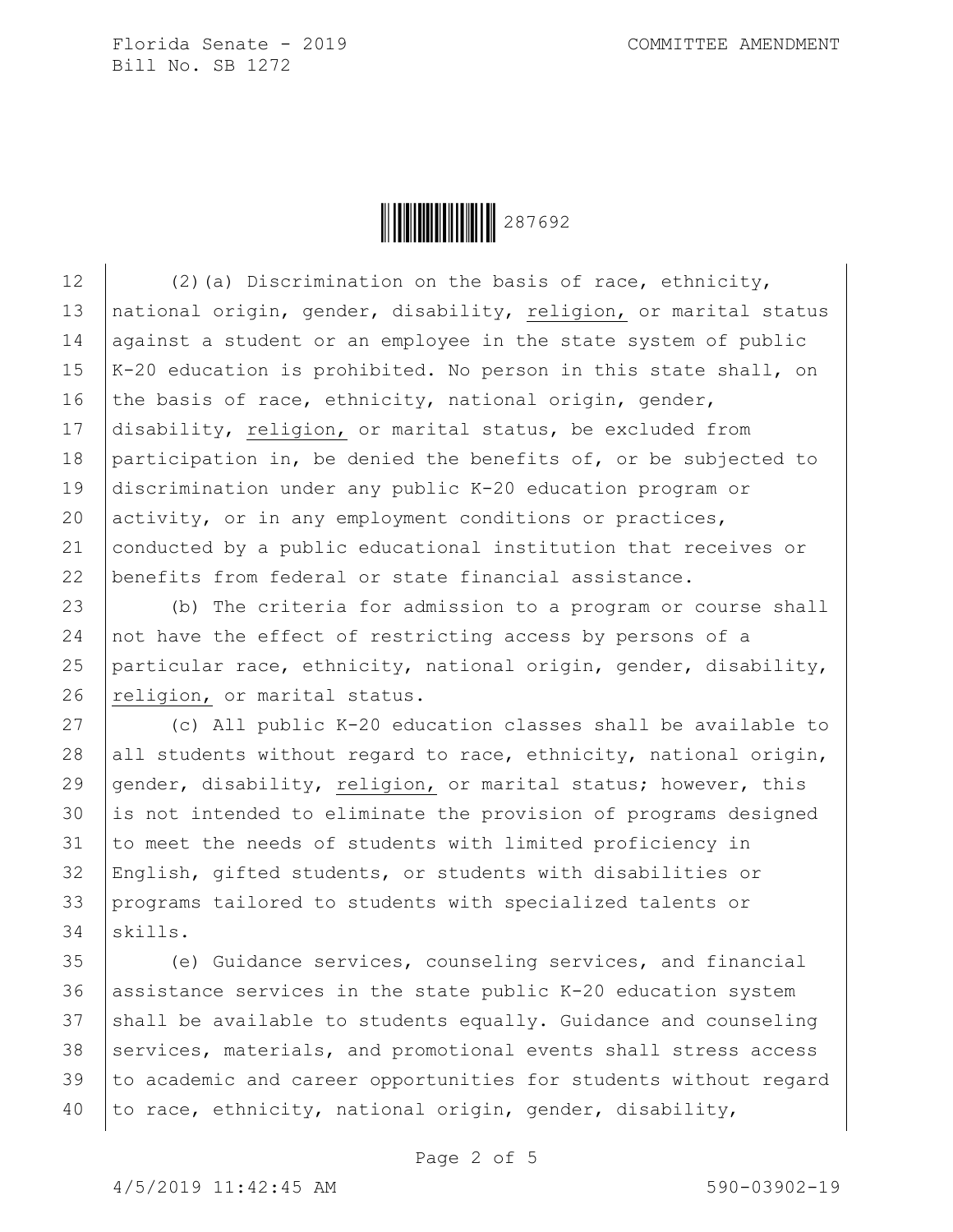

| 41 | religion, or marital status.                                     |
|----|------------------------------------------------------------------|
| 42 | (7) A public K-20 educational institution must treat             |
| 43 | discrimination by students or employees or resulting from        |
| 44 | institutional policies motivated by anti-Semitic intent in an    |
| 45 | identical manner to discrimination motivated by race. For        |
| 46 | purposes of this section, the term "anti-Semitism" includes a    |
| 47 | certain perception of the Jewish people, which may be expressed  |
| 48 | as hatred toward Jewish people, rhetorical and physical          |
| 49 | manifestations of anti-Semitism directed toward a person, his or |
| 50 | her property, or toward Jewish community institutions or         |
| 51 | religious facilities.                                            |
| 52 | (a) Examples of anti-Semitism include:                           |
| 53 | 1. Calling for, aiding, or justifying the killing or             |
| 54 | harming of Jews, often in the name of a radical ideology or an   |
| 55 | extremist view of religion.                                      |
| 56 | 2. Making mendacious, dehumanizing, demonizing, or               |
| 57 | stereotypical allegations about Jews as such or the power of     |
| 58 | Jews as a collective, especially, but not exclusively, the myth  |
| 59 | about a world Jewish conspiracy or of Jews controlling the       |
| 60 | media, economy, government, or other societal institutions.      |
| 61 | 3. Accusing Jews as a people of being responsible for real       |
| 62 | or imagined wrongdoings committed by a single Jewish person or   |
| 63 | group, the State of Israel, or even for acts committed by non-   |
| 64 | Jews.                                                            |
| 65 | 4. Accusing Jews as a people or the State of Israel of           |
| 66 | inventing or exaggerating the Holocaust.                         |
| 67 | 5. Accusing Jewish citizens of being more loyal to Israel,       |
| 68 | or the alleged priorities of Jews worldwide, than to the         |
| 69 | interest of their own nations.                                   |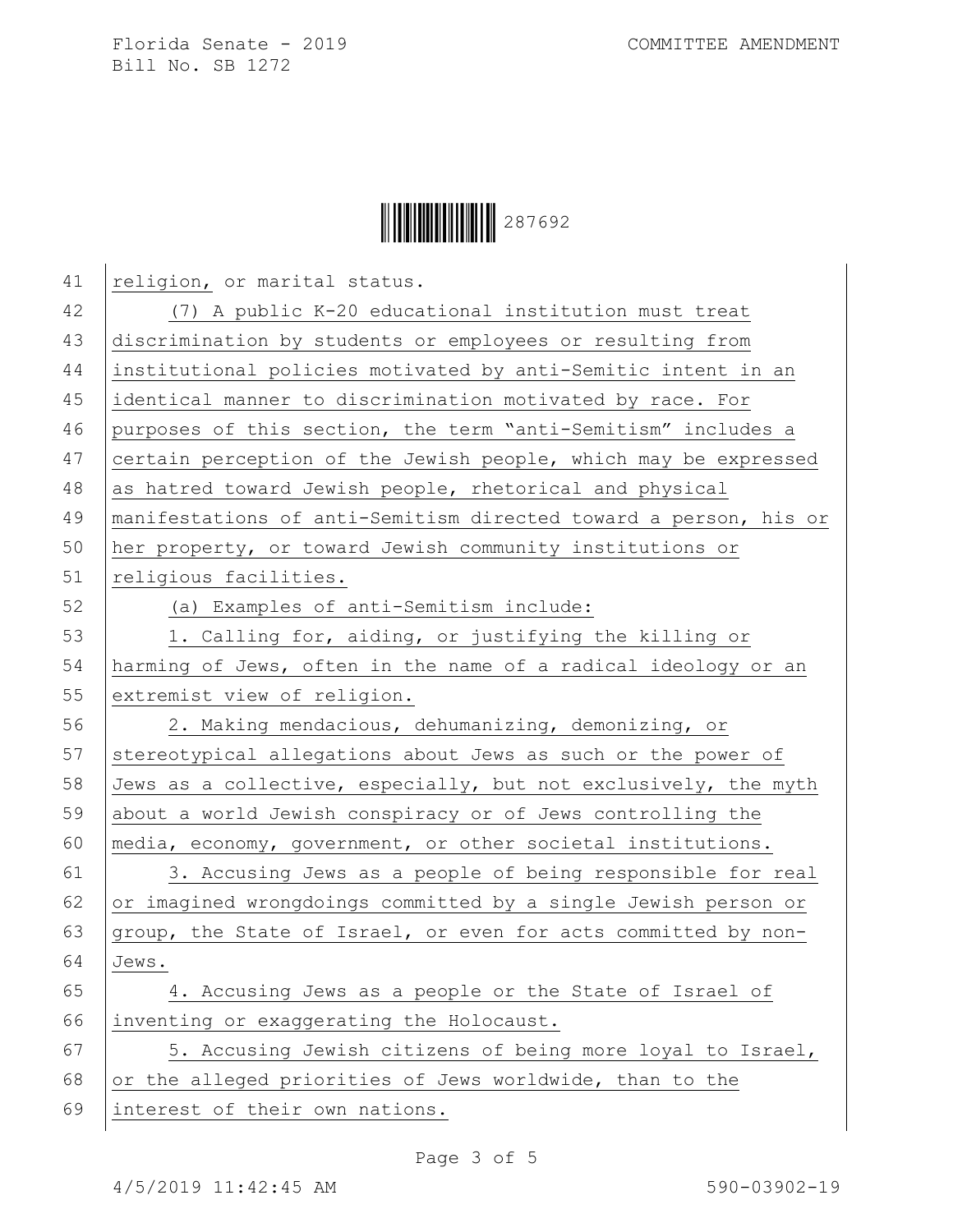Ì287692MÎ287692

| 70 | (b) Examples of anti-Semitism related to Israel include:         |
|----|------------------------------------------------------------------|
| 71 | 1. Demonizing Israel by using the symbols and images             |
| 72 | associated with classic anti-Semitism to characterize Israel or  |
| 73 | Israelis, drawing comparisons of contemporary Israeli policy to  |
| 74 | that of the Nazis, or blaming Israel for all interreligious or   |
| 75 | political tensions.                                              |
| 76 | 2. Applying a double standard to Israel by requiring             |
| 77 | behavior of Israel that is not expected or demanded of any other |
| 78 | democratic nation, or focusing peace or human rights             |
| 79 | investigations only on Israel.                                   |
| 80 | 3. Delegitimizing Israel by denying the Jewish people their      |
| 81 | right to self-determination and denying Israel the right to      |
| 82 | exist.                                                           |
| 83 |                                                                  |
| 84 | However, criticism of Israel that is similar to criticism toward |
| 85 | any other country may not be regarded as anti-Semitic.           |
| 86 | (c) Nothing in this subsection shall be construed to             |
| 87 | diminish or infringe upon any right protected under the First    |
| 88 | Amendment to the United States Constitution, or the State        |
| 89 | Constitution. Nothing in this subsection shall be construed to   |
| 90 | conflict with federal or state discrimination laws.              |
| 91 | Section 2. Subsection (7) of section 1002.20, Florida            |
| 92 | Statutes, is amended to read:                                    |
| 93 | 1002.20 K-12 student and parent rights.-Parents of public        |
| 94 | school students must receive accurate and timely information     |
| 95 | regarding their child's academic progress and must be informed   |
| 96 | of ways they can help their child to succeed in school. K-12     |
| 97 | students and their parents are afforded numerous statutory       |
| 98 | rights including, but not limited to, the following:             |